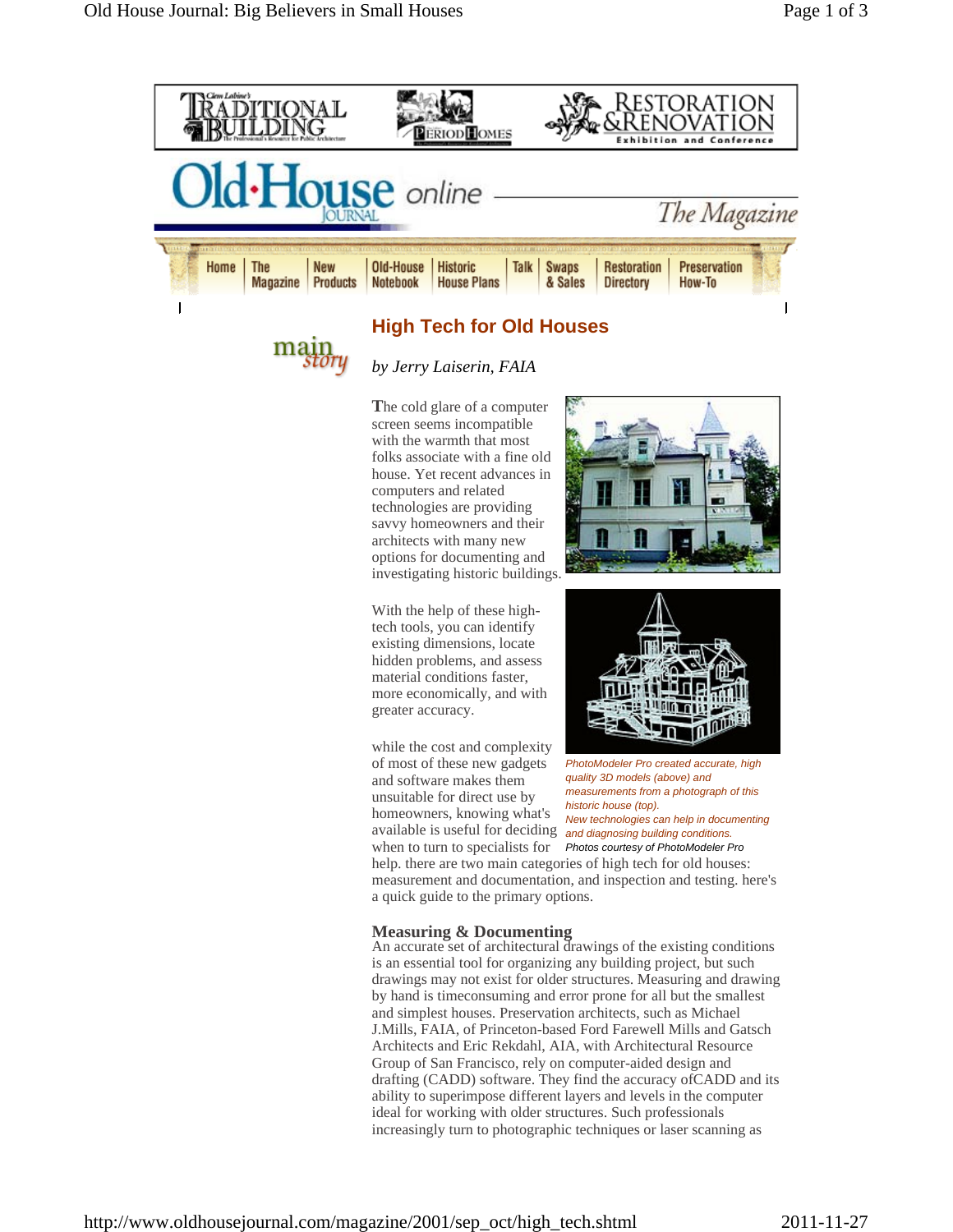fast and accurate ways to input building measurements into their CADD software.

In photographic measurement, or photogrammetry, a CADD operator applies a few known measurements as references or monument points to a series of multiple overlapping photographs taken from different angles. Special software, such as PhotoModeler Pro from Eos Systems, then derives accurate 3-D CADD models from the photos. The 3-D model can be further processed by most CADD software into conventional 2-D drawings of both interiors and exteriors.

Laser scanning, from companies like Quantapoint, uses safe, lowpowered lasers to scan the outside or inside of any building in much the same way that medical CAT scanners analyze the human body. The resulting highly accurate data is fed from the laser to a computer as a "point cloud," or collection of dots in space, that can be converted into CADD models and drawings. Laser scanning is especially useful for capturing dimensionally accurate images of complex details as well as overall layout and dimensions. Because laser scanners are expensive and require specially trained operators, architects usually farm out the work to outfits like Quantapoint or one of its subcontractors.

## **Inspecting & Testing**

Photos, lasers, and CADD can measure and depict everything you can see, but many of the thorniest problems in working with older buildings are due to things you can't see.What construction is behind that plaster? How solid is the mortar behind a brick façade? The key to these questions is to strike a balance between removing enough material, albeit of historic value, to be certain of the underlying conditions, versus disrupting the historic material as little as possible.

Preservation architects need to know more than just dimensions. "They need to see what's underneath, behind, and inside the surface materials,"says Kent Diebolt of Vertical Access in Ithaca, New York,who provides physical inspection services for many architects and building owners. New, computerized technologies for noninvasive testing can reveal this hidden information while minimizing damage to the building material that the architect or owner is attempting to save.

One such tool is impulse radar, which sends nondestructive electromagnetic waves through a wall, floor, or roof and measures varying reflections of those waves to create an image of the internal construction. Like the Doppler radar familiar from TV weather forecasts, the changing frequencies of the reflective waves as displayed on a computer screen reveal how many layers of construction are involved, which materials they consist of, and the thickness of those layers and any spaces between them.

For cavity walls-typically multiple layers or withes of masonry separated by air spaces-investigators sometimes turn to a borescope. The operator inserts this rigid bundle of fiber optics through inconspicuous holes drilled in mortar joints to allow direct visual inspection of the condition of internal layers. Hidden moisture conditions in older masonry and plasterwork can be detected by infrared thermography -which produces artificially colored images with "hot" reds and yellows corresponding to dry patches and "cool" blues and greens revealing damp spots. With homogeneous materials, such as metals in roofing applications,